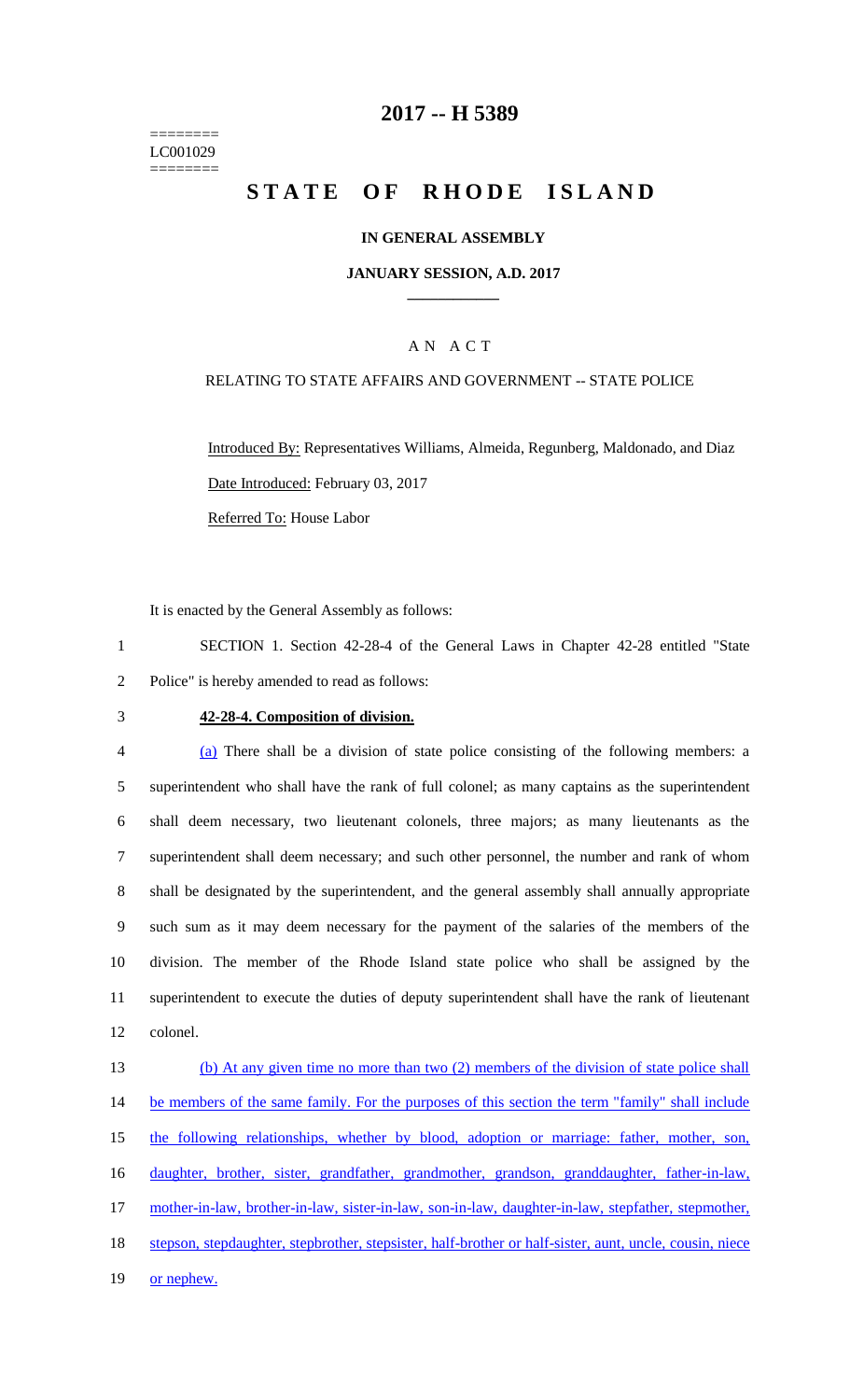1 SECTION 2. This act shall take effect upon passage.

#### $=$ LC001029  $=$